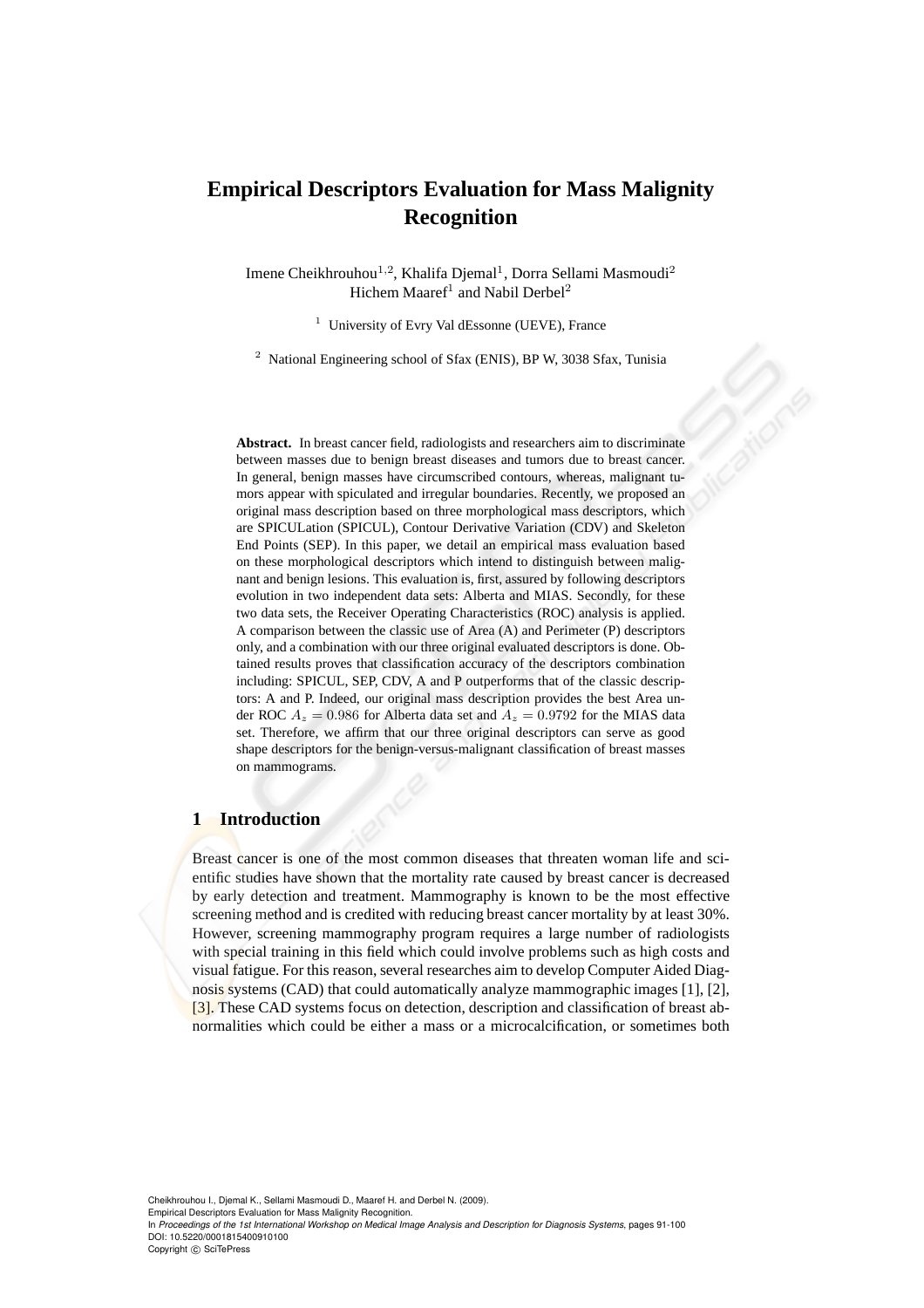[4] [5]. Breast Imaging Reporting and Data System (BIRADS) standard is a mammographic lexicon developed by American College of Radiology (ACR) [6] for the mammographic lesions description. This lexicon includes descriptors such as the mass margins and the microcalcification distribution that defines final assessment categories and suspicion level of mammographic abnormalities.

According to BIRADS, masses classification depends on contour complexity. The descriptors used to define masses are shape and margin [6]. A benign mass is a regular form, generally round or oval with a well circumscribed boundary, whereas a typical malignant tumor is an irregular, spiculated form with a rough boundary. There could be also, some unusual cases which cause difficulties in pattern classification studies [17]. Many works focus on mass classification with contour descriptors. A study by Chen, et al [1] reported 0.982 as the best area under the receiver operating characteristic (ROC) curve  $(A_z)$  when using five new morphological features that concretize variations in boundary delineation. Guo et al [20] computed the fractal dimension to characterize the complexity of breast mass contour. Rangayyan and Nguyen [19] presented a study of fractal dimension including the ruler method and the box counting method that leads to  $A_z = 0.89$  and a study of fractional concavity that provides  $A_z = 0.88$ . Their combination yielded the highest area under the ROC curve of 0.93. Some studies focus on the evaluation of existing descriptors because of its significant importance in downstream treatments and final decision. This evaluation is in order to preserve pertinent descriptors and to propose improvements for the others. We have proposed microcalcification evaluation that brings to improve the rectangularity formulation [15] and hence, the classification accuracy.

We have proposed previously [14] three pertinent descriptors which could describe mass forms and that could be very useful in CAD systems. So, to prove their performance, mammographic images are first preprocessed to obtain filtered [21] and segmented [22] [16][13][18] masses to could focus on detailing a descriptor evaluation for mass malignity recognition by means of two data sets Alberta and MIAS which represent variety of cases. Our main objective in this evaluation is to prove how descriptors react towards complexity contour. The paper is organized in four sections. Next section is preserved to the evaluation of the morphological descriptors: SPICUL, CDV and SEP applied to two different data sets Alberta and MIAS. Section 3 shows experimental results. ROC curves associated to both data sets are represented to validate features ability to discriminate between benign masses and malignant tumors. We present also, a comparison with other methods that characterize shape complexity in the same data sets. Finally, we conclude in section 4.

## **2 Descriptors Evaluation through Two Mammographic Data Sets**

Evaluated morphological descriptors are Contour Derivative Variation (CDV), Spiculation (SPICUL) and Skeleton End Points (SEP) [14]. Selected descriptors for validation are evaluated through two data sets. The first data set B1 was obtained from Screen Test: the Alberta Program for the Early Detection of Breast Cancer [7] [8]. From this data set, we exploit 35 benign masses, most of which are circumscribed, and 35 malignant tumors, most of which are spiculated, as typically encountered in mammographic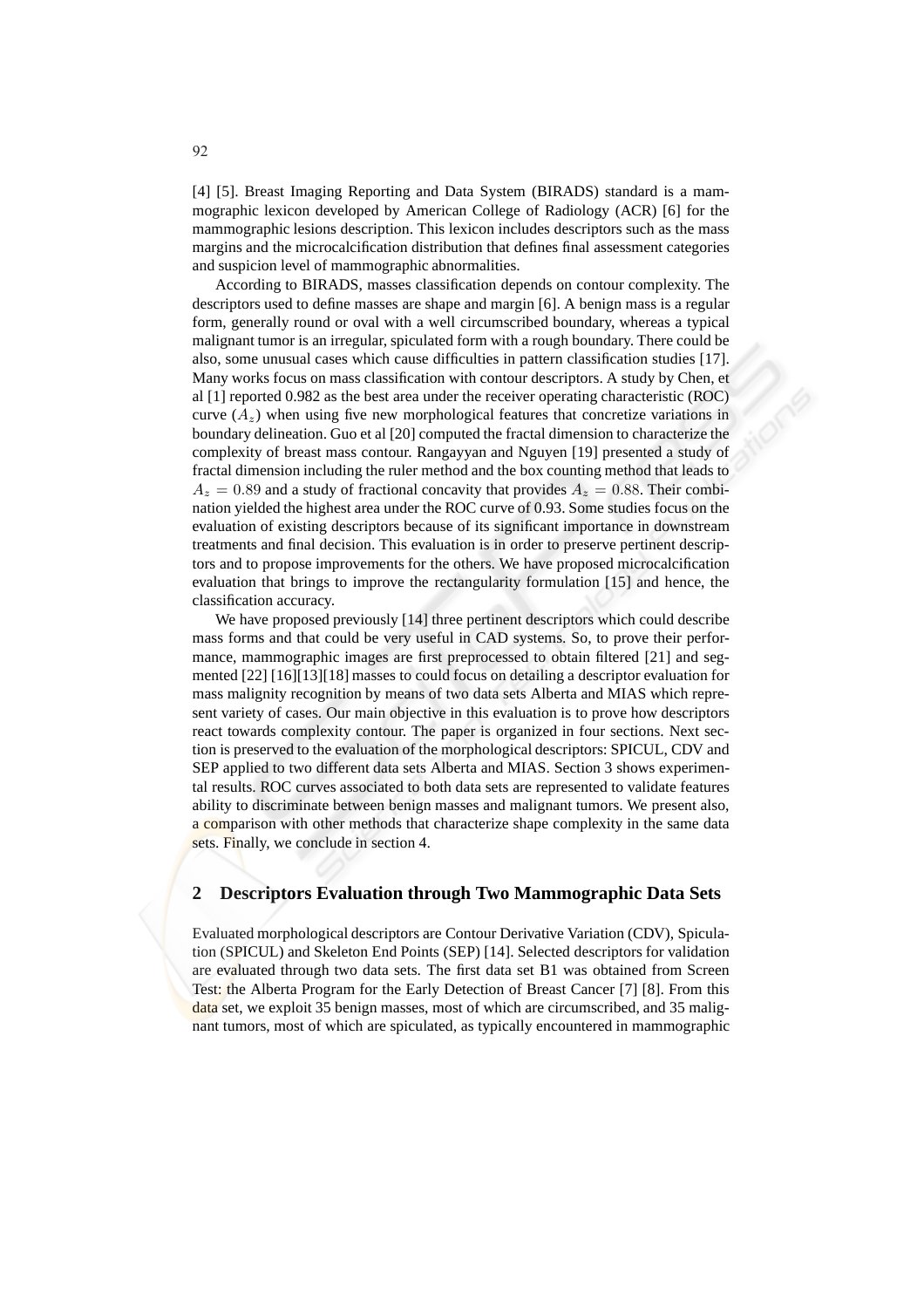images. The second data set named B2 is from the Mammographic Image Analysis Society (MIAS) database [9]. From which we use 28 benign masses and 28 malignant ones including circumscribed and spiculated cases in both benign and malignant categories. Spiculated benign masses and circumscribed malignant tumors are unusual, and tend to cause difficulties in pattern classification studies.

### **2.1 Contour Derivative Variation (CDV)**



**Fig. 1.** Contour Derivative Variation related to X and Y: a) Original images, b) CDVX and c) CDVY.

As given in [14], for the  $k^{th}$  contour point with coordinates  $X(k)$  and  $Y(k)$ , we define the Contour Derivative related to x-coordinate (CDX) and Contour Derivative related to y-coordinate (CDY) as follows:

$$
CDX(k) = \frac{X(k+1) - X(k-1)}{2} \qquad CDY(k) = \frac{Y(k+1) - Y(k-1)}{2} \tag{1}
$$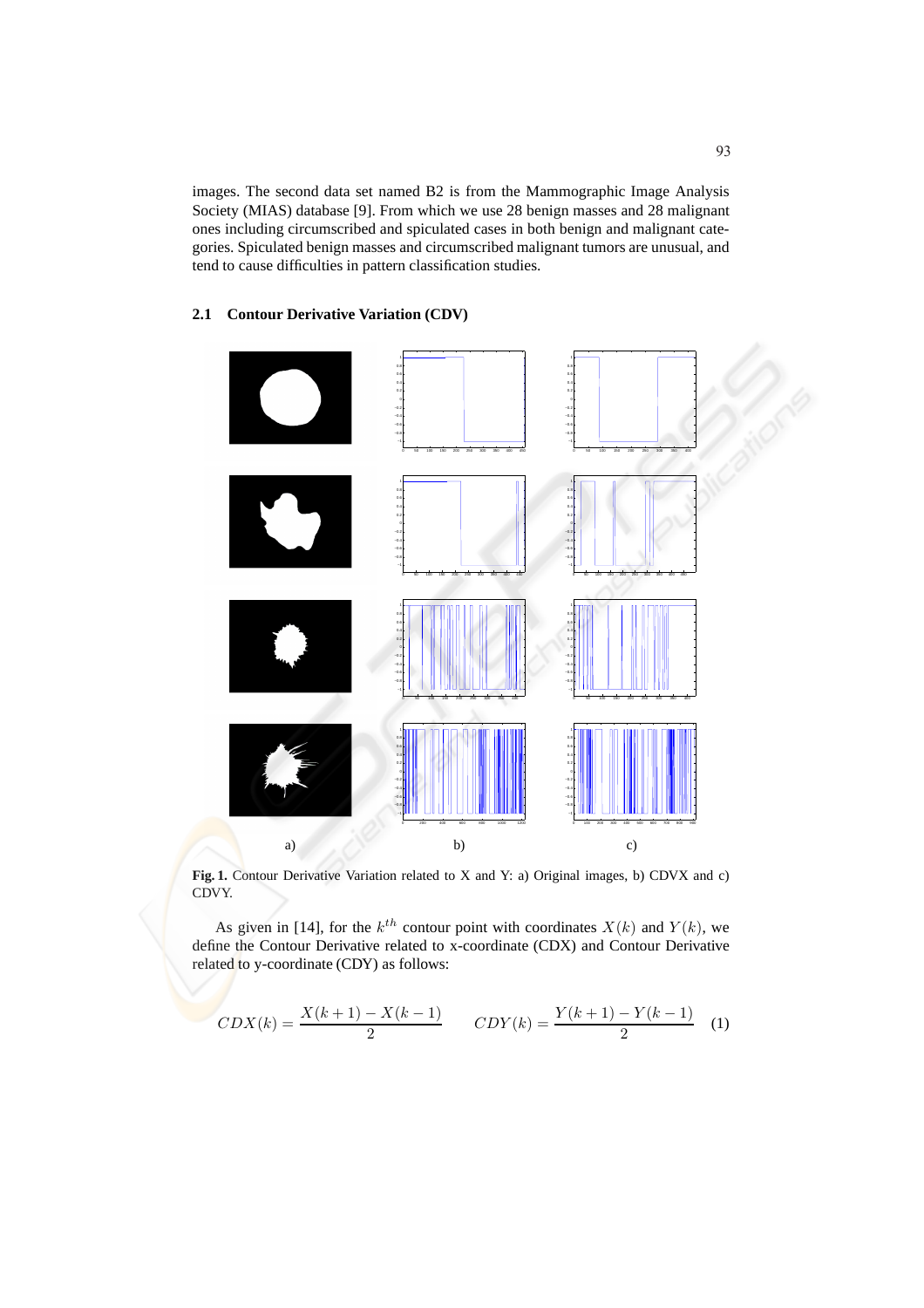where  $X(k+1)$  and  $Y(k+1)$  are the  $(k+1)^{th}$  contour point coordinates, respectively,  $X(k-1)$  and  $Y(k-1)$  are the  $(k-1)$ <sup>th</sup> contour point coordinates.

We note CDVX (resp. CDVY) the number of CDX (resp. CDY) variation sign from positive to negative or from negative to positive values. So, Contour Derivative Variation (CDV) is the CDVX and CDVY total sum.

Figure 1 shows images from the two data sets B1 and B2 ordered from benign to malignant. Subjectively, we can note that for regular masses we should have CDVX=2 and CDVY $=2$  as shown in fig.1, in the first image with circular shape which provides  $CDV=4$ . The second which is lobulated has low CDV value  $(CDV=12)$ . The last two images which are irregular and spiculated, have more sign variations in contour derivative. Especially for high spiculated masses as the forth $^{th}$  example, CDVX reaches 92 and CDVY reaches 88 which provides a high CDV value (CDV=180). We can notice that CDV will increase considerably when contour becomes more and more complex.

To objectively prove this observation, we plot CDV values for both data set B1 and data set B2. Figure.2 a) shows all data set B1 images: from image  $n^o1$  to  $n^o35$ , we present benign images and from image  $n^{\circ}36$  to  $n^{\circ}70$ , we present malignant ones. Also, figure.2 b) shows all data set B2 images: from image  $n^{\circ}1$  to  $n^{\circ}28$ , we present benign images and from image  $n^o29$  to  $n^o56$ , we present malignant ones. We will preserve this distribution for all next evaluations. For data set B1, benign masses still under the value CDV=30 and malignant ones are higher than CDV=30 except of 7 images. For the second data set B2, benign images are all under CDV=30 and for malignant cases, all images exceed this value except image  $n^{\circ}47$  with CDV=18. These results prove that this descriptor has the ability to distinguish between benign and malignant masses for the two data sets B1 and B2.



**Fig. 2.** CDV evaluation for: a) data set B1 and b) data set B2.

#### **2.2 Spiculation (SPICUL)**

In [14], we propose a new feature named spiculation (SPICUL) defined as follows:

$$
S = \sum_{k} SpiculX(k) + \sum_{k} SpiculY(k)
$$
 (2)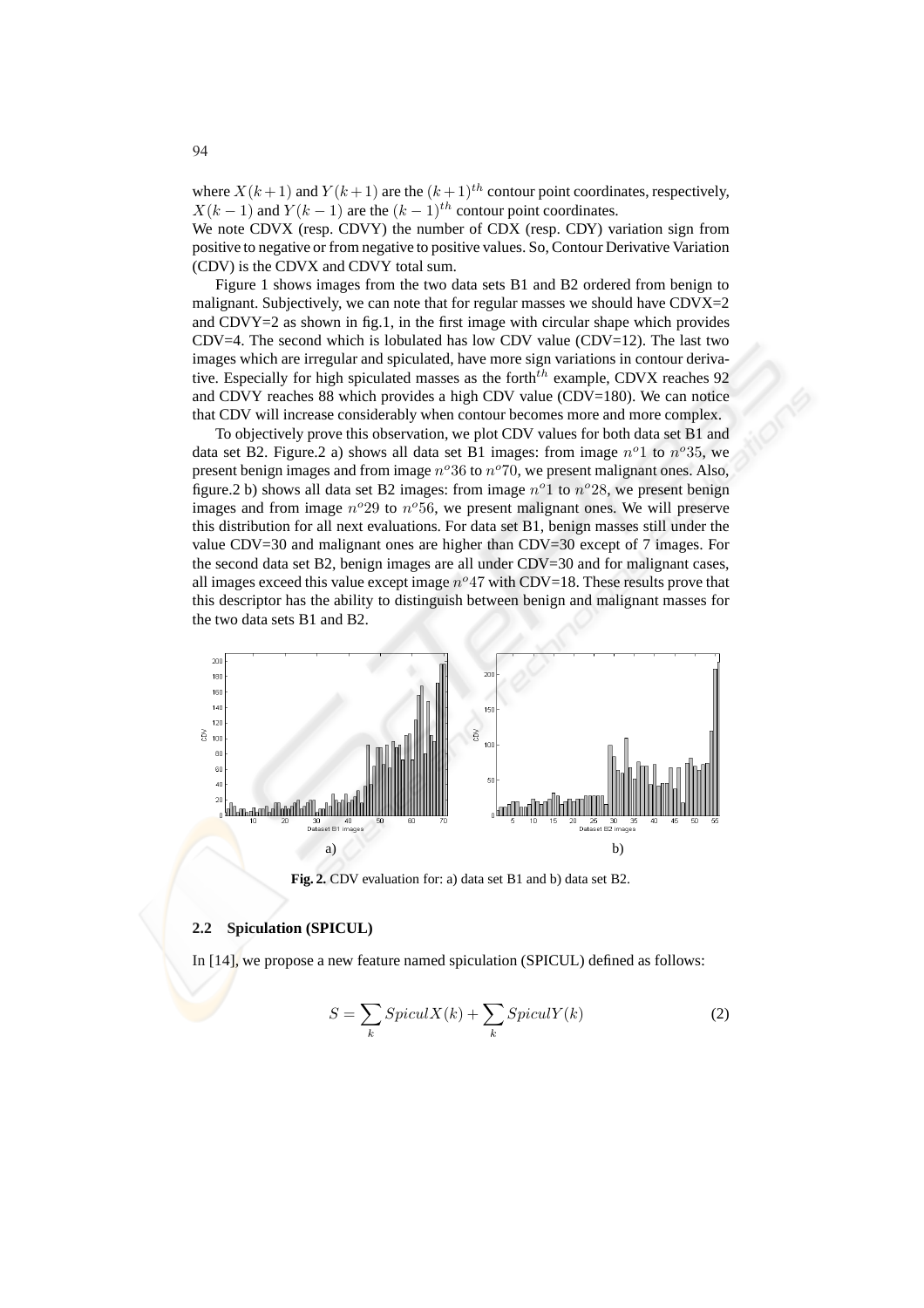where k represents the  $k^{th}$  contour point,  $SpicuX(k)$  (respectively  $SpicuY(k)$ ) is the number of points having the same x-coordinate (resp. the same y-coordinate). Masses from the two data sets, represented in fig.1 are reproduced in the same order of increasing malignity to be evaluated with the SPICUL descriptor. Results are given in Table 1 which shows that when the mass is more spiculated, (SPICUL) increases successively from 0.3967 to 6.0081.

**Table 1.** SPICUL value for six masses ordered from benign to malignant.

|                                    | Mass 1 Mass 2 Mass 3 Mass 4 |  |
|------------------------------------|-----------------------------|--|
| SPICUL 0.3967 0.6130 1.2514 6.0081 |                             |  |

For evaluating the whole images, we show in fig.3 evaluation of the descriptor SPICUL. Data set B1 represented in fig.3 a) indicates that the first 35 benign images have nearly similar values which are all strictly under SPICUL=1. Otherwise, all benign masses are identified correctly. For malignant images, the majority of masses are well recognized and are well separated from benign masses with values between 2 and 6. But, 14 malignant cases are considered benign also. Data set B2 in fig.3 b) shows that SPICUL makes many errors in benign case recognition. So, SPICUL evaluation in data set B1 proves its strength to discriminate between malignant and benign images. And SPICUL evaluation, in data set B2, proves that errors are caused essentially by the presence of irregular forms in benign class that have higher SPICUL values.



**Fig. 3.** SPICUL evaluation for: a) data set B1 and b) data set B2.

#### **2.3 Skeleton End Points (SEP)**

Skeleton provides a simplified version of the object at one pixel width. This representation makes easy complex images processing such as digital fingerprint, handwritten letters and [10] blood vessels images . In mammographic field, and especially when we treat complexity contour, skeleton seems to be very useful. In fact, for regular shapes, skeleton has few branches, and for irregular contours, skeleton becomes more complex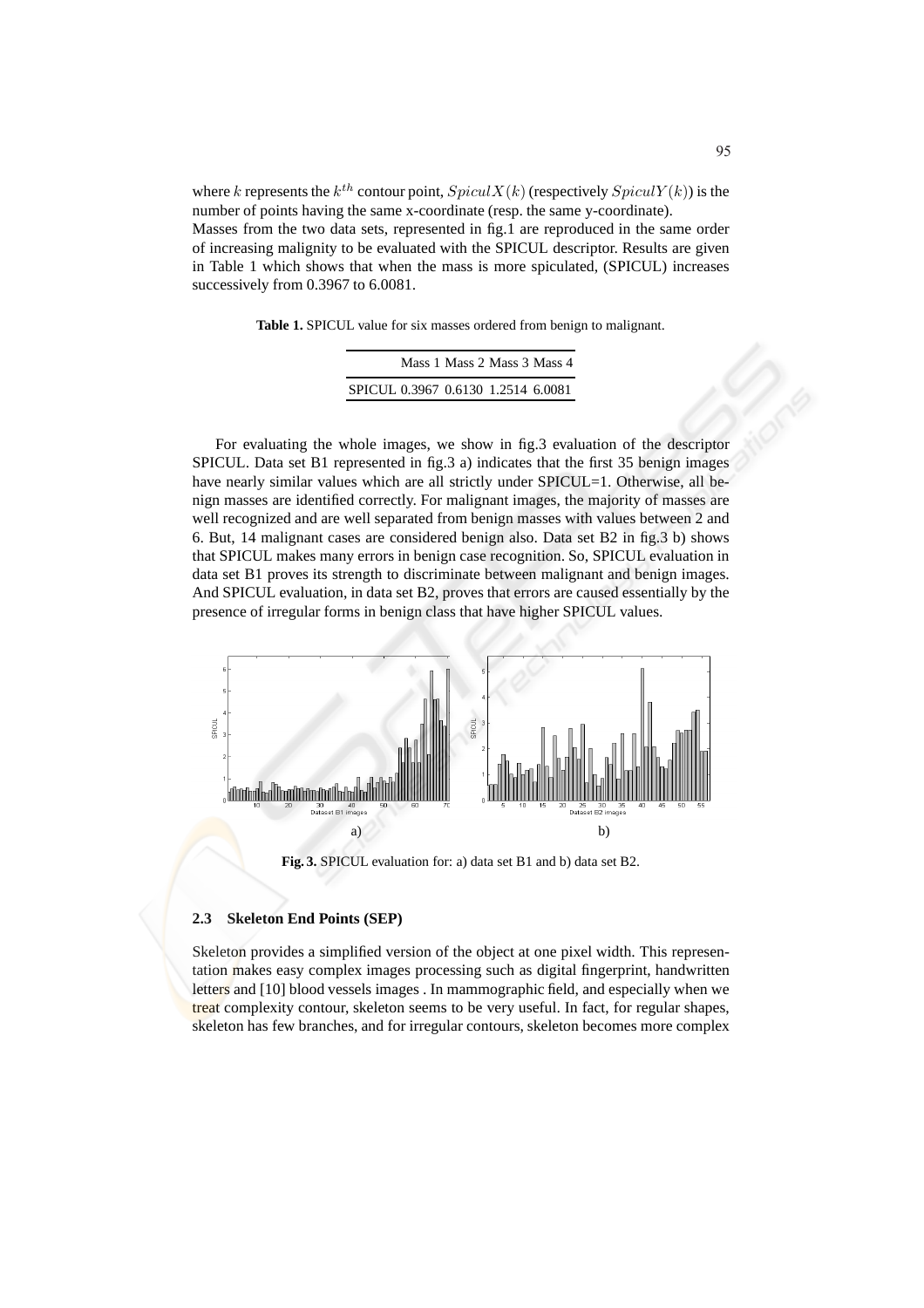and has several ramifications. In [1] authors study skeleton concept in breast sonogram images by computing the number of skeleton points. This entity is very sensitive to lesion size. To avoid this constraint, we developed in [14] a new skeleton formulation adapted to our objectives, based on skeleton branches number by computing the number of skeleton End Points (SEP).



**Fig. 4.** Skeletonization: Four masses and relative skeletons with their end points (SEP).

As a first SEP evaluation, we plot in fig.4 skeletons and skeleton end points for the same masses studied in fig.1 and Table 1 extracted from B1 and B2. Fig.4 a) which is a regular circle have SEP=4. For the lobulated form b) SEP raises slightly with successively 7 ramifications. Irregular forms, (such as c and d) have skeletons more complicated and also have the higher SEP values such as the last mass d) with SEP=55. This first observation confirms the descriptor performance in distinguishing between regular and irregular masses, then between benign and malignant cases.

As a second SEP evaluation, we test SEP evolution across the two data sets in fig.5. We notice that, for fig.5 a), for the data set B1, benign masses could be visually distinguished with their low values under 13. However, for malignant masses, SEP highly increases with values that overpass SEP=50. The gap between SEP values favors discrimination between the two classes. For the data set B2, fig.5 b), benign forms are all recognized correctly ( all SEP values are  $\leq$  13). But, in malignant forms, the skeleton have some errors. It confounds some benign and malignant cases.

It should be noted that, for all evaluation examples, data set B1 recognizes better benign and malignant classes. And as we have said before, data set MIAS have some spiculated forms in benign class and some circumscribed forms in malignant class which clarify why this data set has less discrimination between the two classes. For this reason, we notice that descriptors for data set B2 translate well their information about complexity contour which explain that we find low descriptor values in malignant cases and high descriptor values in benign cases.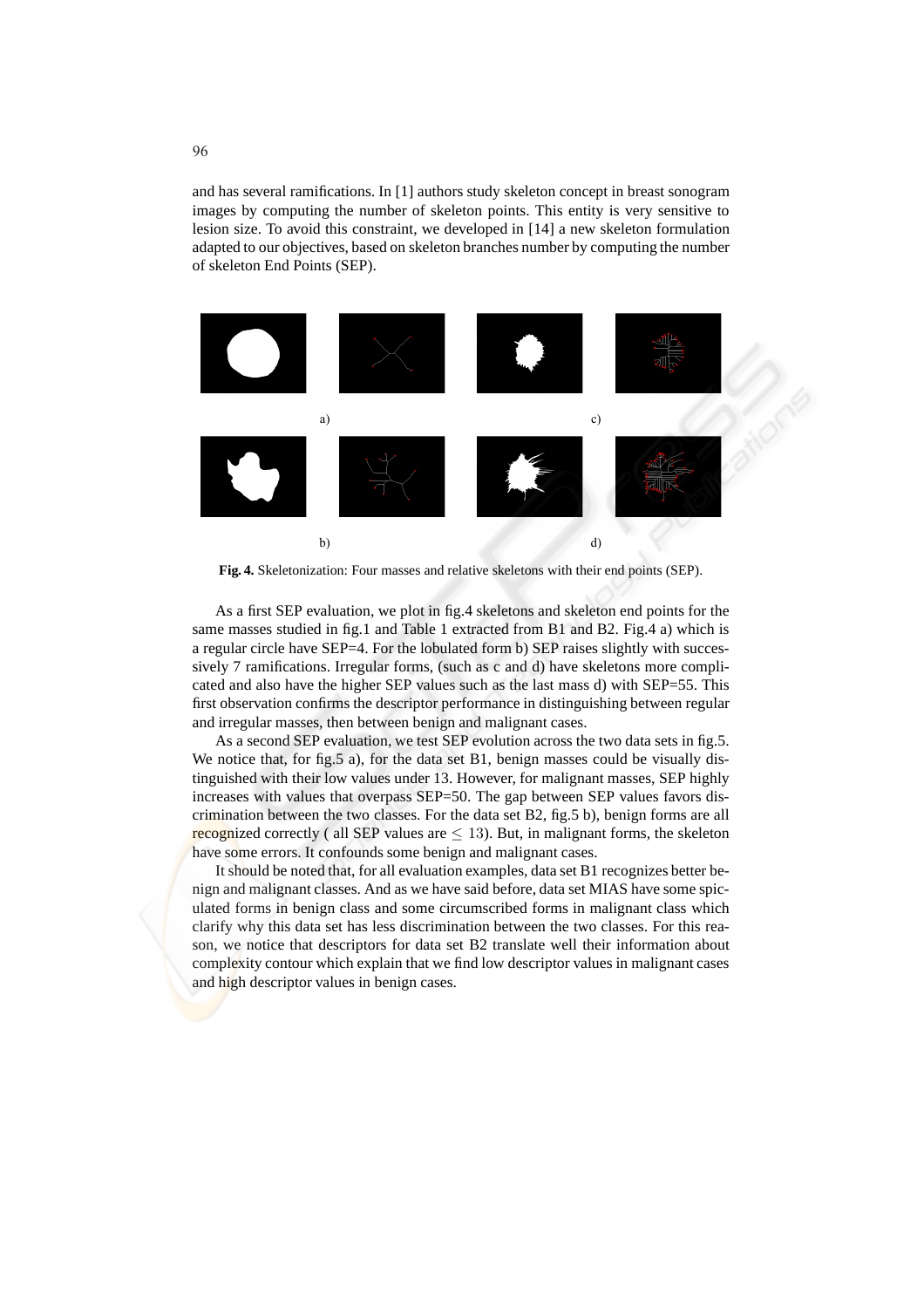

**Fig. 5.** SEP evaluation for: a) data set B1 and b) data set B2.



**Fig. 6.** ROC curve associated to: a) data set B1 and b) data set B2.

## **3 Experimental Results**

Since mass classification depends on mass size, we compute mass area (A) which is, in digital images, given by the number of pixels that belong to the mass. As a second geometrical feature, we add perimeter which can be easily obtained by computing boundary pixels [11]. These geometrical descriptors generally ameliorate classification rate. First, in this section, we use evaluated descriptors: CDV, SPICUL and SEP for classification through SVM classifier, joined to informative descriptors Area (A) and Perimeter (P). To evaluate the classification performance, we use the so-called Receiver Operating Characteristic (ROC) analysis, which is now used routinely for many classification tasks. A ROC curve is a plot of the classification sensitivity (TPF) as the ordinate versus the specificity (FPF) as the abscissa. For a given classifier, ROC curve is obtained by continuously varying the threshold associated with its decision function. At any given FPF, a ROC curve with a higher TPF corresponds to a better classification performance. The overall classification accuracy is summarized by the area under the ROC curve  $(A_z)$ .

In this section, we classify data set B1 and B2, first with all cited descriptors: Contour Derivative Variation (CDV), Spiculation (SPICUL), Skeleton end points (SEP),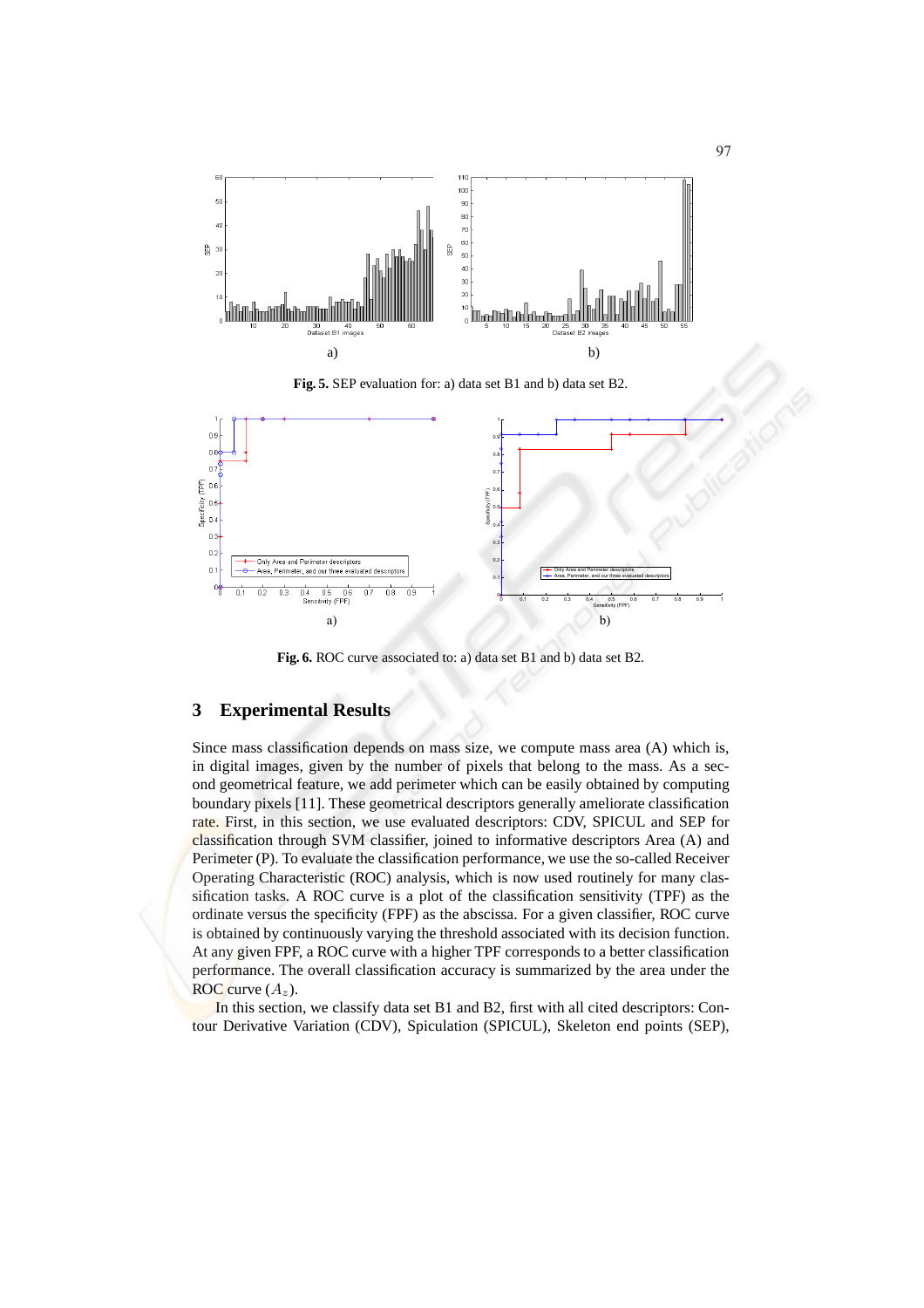Perimeter (P) and Area (A) (5 descriptors), and secondly with only P and A (2 descriptors) in order to keep a comparison between our proposed descriptors and known ones. These descriptors are used as entries to SVM classifier which seems to be an excellent candidate for several classification tasks such as medical applications [12].

Fig.6 a) shows ROC curve of data set B1 in both cases 5 descriptors and 2 descriptors. We notice that, although ROC curve of (5 descriptors) outperforms that of (2 descritors), for both cases, TPF fraction still very high for FPF values. This proves the pertinence of descriptors adopted even for malignant images with similar aspect to benign ones and contrarily. Area under ROC computed for 5 descriptors is  $A_z = 0.986$ and for 2 descriptors is  $A_z = 0.97$  as given in Table 2.

Fig.6 b) represents ROC curve of data set B2 in both cases 5 descriptors and 2 descriptors. This data set contains circumscribed and spiculated masses in both malignant and benign cases. Although this new organization makes classification task very difficult, the area under ROC preserves a high value of  $A_z = 0.9792$  especially in the case of 5descriptors. For two descriptors, classification accuracy decreases significantly and provides  $A_z = 0.854$  as shows in Table 2.

**Table 2.** Area under ROC for the two data sets.

| 0.986<br>በ 97                     | Area and Perimeter | Area, Perimeter, SPICUL, CDV, and SEP |
|-----------------------------------|--------------------|---------------------------------------|
|                                   |                    |                                       |
| 0.9792<br>R <sub>2</sub><br>0.854 |                    |                                       |

We provide a final evaluation based on a comparison with a recent work. Rangayyan and Nguyen [19] focused on contour description on mammograms and detailed four methods to compute the fractal dimension of the contours of breast masses, including the ruler method and the box counting method applied to 1D and 2D representations of the contours. The methods were applied to the same data sets that we exploit: the Alberta [7] and MIAS [9] data sets. Receiver operating characteristics (ROC) analysis was performed to assess and compare the performance of fractal dimension methods and the use of the five descriptors: SPICUL, SEP, CDV, P and A in the classification of breast masses as benign or malignant. This comparison is presented in Table 3.

**Table 3.** Area under ROC for the two data sets in the case of fractal dimension and our descriptors.

| $A_{\rm z}$     | Data set B1 | Data Set B2 |
|-----------------|-------------|-------------|
| 1D ruler        | 0.91        | 0.8         |
| 2D ruler        | 0.94        | 0.81        |
| 1D box counting | 0.89        | 0.8         |
| 2D box counting | 0.9         | 0.75        |
| our descriptors | 0.986       | 0.9792      |

We notice that, for the use of fractal dimension or our descriptors, data set B1 provides usually better results in classification than data set B2 because of the existence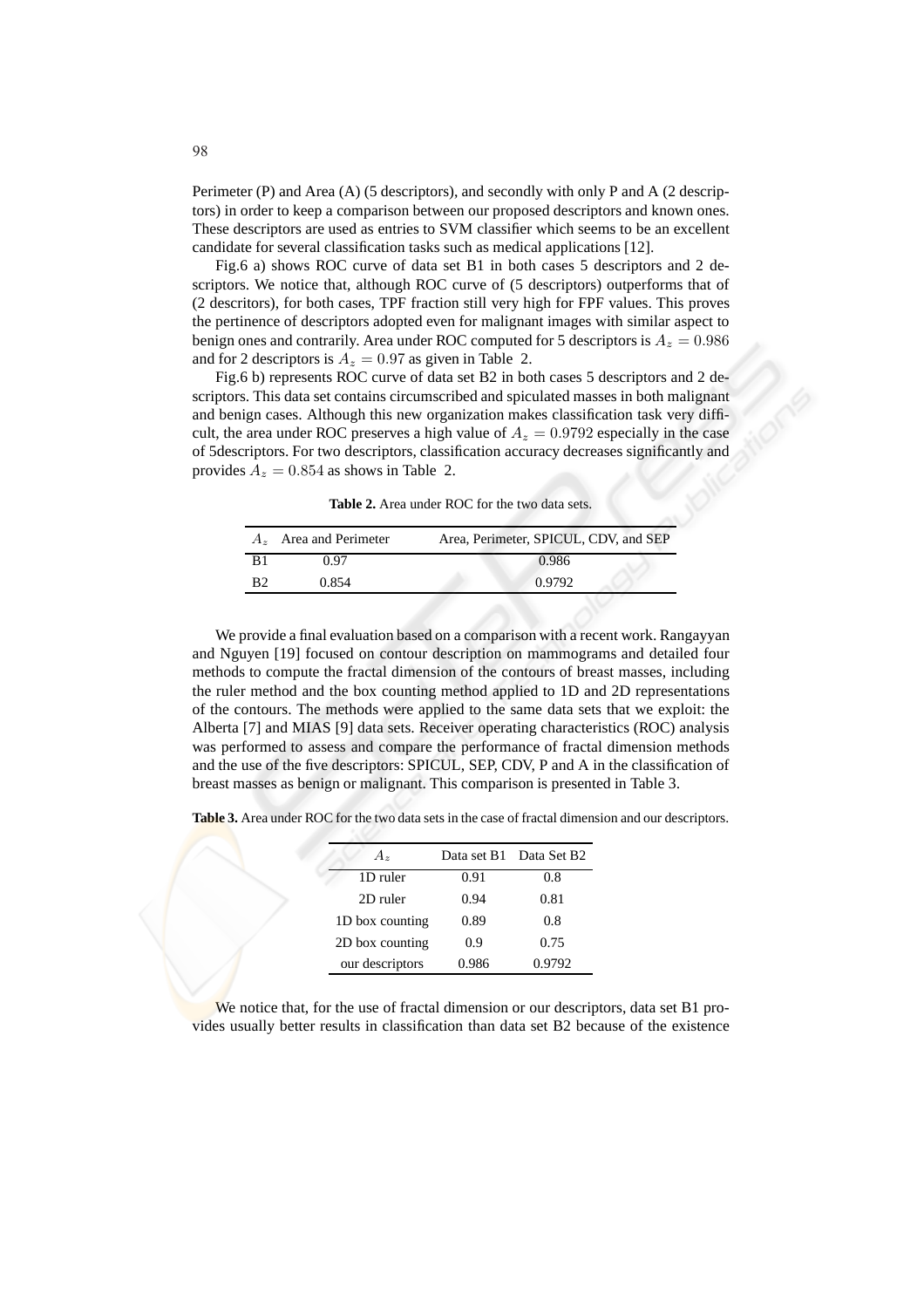of atypical masses (slightly lobulated or spiculated benign masses and round or circumscribed malignant tumors) which cause more misclassified cases than the data set B1. Also, the combination of the five descriptors: SPICUL, SEP, CDV, P and A outperforms the use of fractal dimension, that provides as better results with the use of 1D ruler method  $A_z = 0.94$  for data set B1 versus  $A_z = 0.986$  in our case and  $A_z = 0.81$ for data set B2 versus  $A_z = 0.9792$ .

## **4 Conclusions**

In this paper, we propose an empirical evaluation of three morphological descriptors which are useful in the analysis of breast masses contours. For evaluation, we use two independent data sets from Alberta and MIAS. These data sets are widely different and independent which allows as to generalize from final results. When computing descriptors, we notice their ability to capture diagnostically important details of shape related to spicules and lobulations. The proposed descriptors, joined to the geometrical features perimeter and area, have provided high classification accuracies when discriminating between benign breast masses and malignant tumors. This result outperforms classification accuracy of the two descriptors P and A for the two data sets, which prove the performance and the precision of these descriptors. In future works, we intend to evaluate the performance of each descriptor apart and to compare them to other pertinent descriptors cited in literature which have proven a high performance in mass classification. Also, we intend to modify classification tools in order to reduce False Positive Fraction and to further maximize True Positive fraction.

#### **References**

- 1. C-M Chen, Y-H Chou, K-C Han, G-S Hung, C-M Tiu, H-J Chiou, S-Y Chiou, "Breast Lesions on Sonograms: Computer-aided Diagnosis with Nearly Setting-Independent Features and Artificial Neural Networks", Radiology, Fvrier 2003, p504-514.
- 2. H-K Chiang, C-M Tiu, G-S Hung, S-C Wu, T-Y Chang, Y-H Chou, "Stepwise Logistic Regression Analysis of Tumor Contour Features for Breast Ultrasound Diagnosis", IEEE Ultrasonic Symposium, 2001, p1303-1306
- 3. D-R Chena, R-F Changb, C-J Chenb, M-F Hob, S-J Kuoa, S-T Chena, S-J Hungc, W-K Moond, "Classification of breast ultrasound images using fractal feature", Elseiver, Journal of Clinical Imaging Vol, 29, 2005, p 235-245
- S Kim and S Yoon, "Bi-rads features-based computer-aided diagnosis of abnormalities in mammographic images". In 6th International Special Topic Conference on ITAB,(2007).
- 5. A Oliver, J Freixenet, R Marti, J Pont, E Prez, E-R-E. Denton and R Zwiggelaar, "A Novel Breast Tissue Density Classification Methodology", IEEE Transactions On Information Technology In Biomedicine, Vol. 12, No. 1, January 2008, p55-65.
- 6. American College of Radiology "BI-RADS (Breast Imaging Reporting and Data System") Frensh Edition realized by SFR (Societe Francaise de Radiologie), Third Edition, 2003.
- 7. Alberta Program for the Early Detection of Breast Cancer. Alberta Cancer Board, 2001.
- 8. H Rangayyan, R., and J Desautels, "Content-based retrieval and analysis of mammographic masses". In Journal of Electronic Imaging.(2005).
- 9. The mammographic image analysis society digital mammogram database. In http://www.wiau.man.ac.uk/services/MIAS/MIASweb.html.